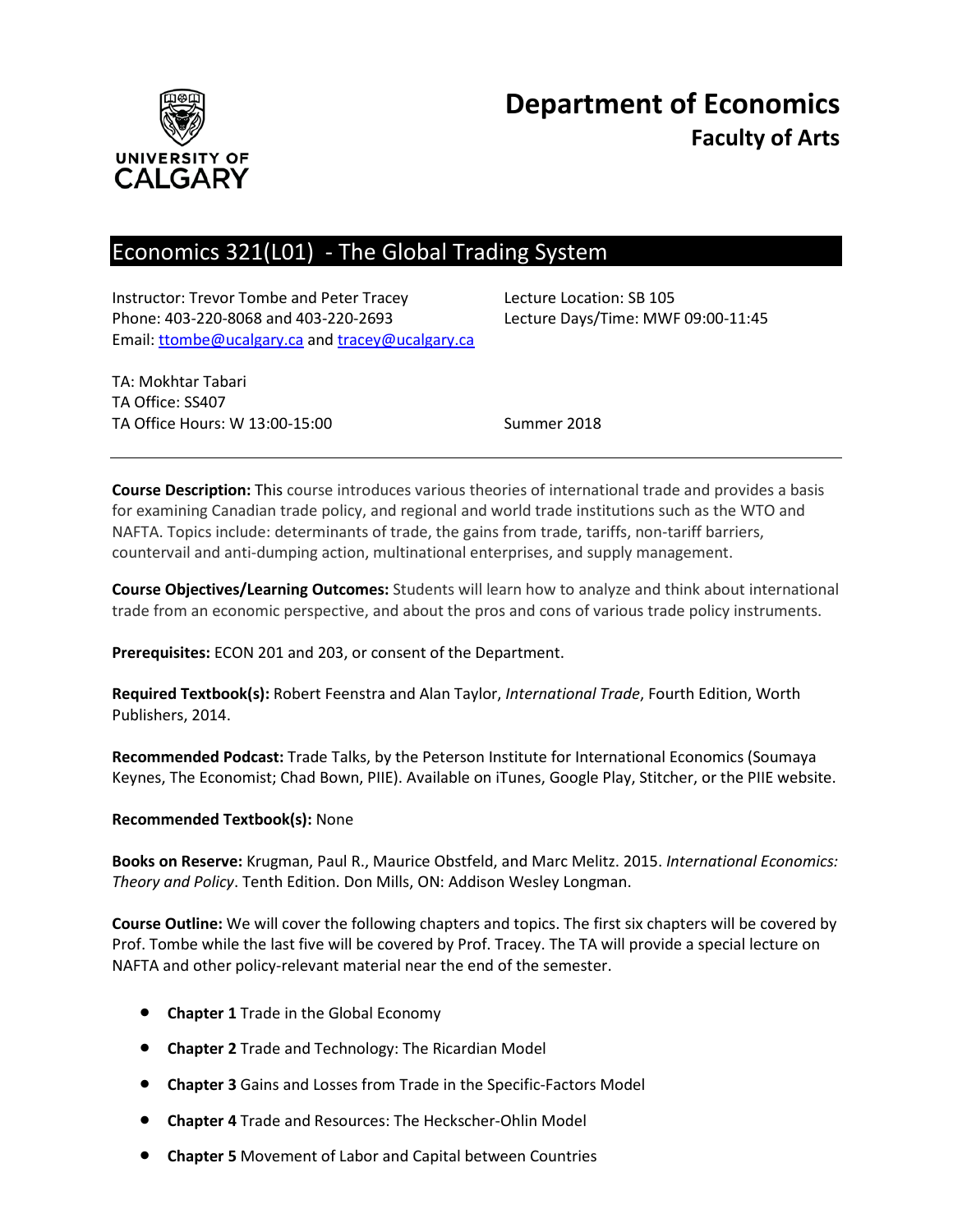- **Chapter 6** Increasing Returns to Scale and Monopolistic Competition
- **Chapter 7** Offshoring of Goods and Services
- **Chapter 8** Import Tariffs and Quotas under Perfect Competition
- **Chapter 9** Import Tariffs and Quotas under Imperfect Competition
- **Chapter 10** Export Subsidies in Agriculture and High-Technology Industries
- **Chapter 11** International Agreements: Trade, Labor, and the Environment

**Desire2Learn:** This course will make use of the Desire2Learn (D2L) platform. Students who are registered in the course can log on at [http://d2l.ucalgary.ca](http://d2l.ucalgary.ca/) through their student centre. Please note that D2L features a class e-mail list that may be used to distribute course-related information. These e-mails go to your University of Calgary e-mail addresses only.

#### **Grade Determination and Final Examination Details:**

| Mid-Term $1$ (CH1-6)    | 25%  |
|-------------------------|------|
| Mid-Term 2 (CH7-11)     | 25%  |
| Final Exam (Cumulative) | 50%  |
|                         | 100% |

In addition to graded material, there will be numerous assignments distributed throughout the semester. These are to help students better learn the material and prepare for examinations only; they will not be graded.

| A+   | $95 - 100$ | B  | $73 - 76$ | $C-$ | $60 - 62$ |
|------|------------|----|-----------|------|-----------|
|      | $85 - 94$  | B- | $70 - 72$ | D+   | $56 - 59$ |
| А-   | $80 - 84$  | C+ | $67 - 69$ |      | $50 - 55$ |
| $B+$ | $77 - 79$  |    | $63 - 66$ |      | $0 - 49$  |

*Grading Scale*

A passing grade on any particular component of the course is not required for a student to pass the course as a whole.

As per the Writing Across the Curriculum Statement in the Calendar, writing and grading thereof will be a factor in the evaluation of student work.

Any student work which remains undistributed after the last day of classes will be available to students through the instructor's office during his office hours.

The final examination will be comprehensive, scheduled by the Registrar, held in a classroom, and last 2 hours. If a student cannot write their final exam on the date assigned by the Registrar's Office, they need to apply for a deferred exam [www.ucalgary.ca/registrar/exams/deferred\\_final.](http://www.ucalgary.ca/registrar/exams/deferred_final) Under no circumstance will this be accommodated by the Department.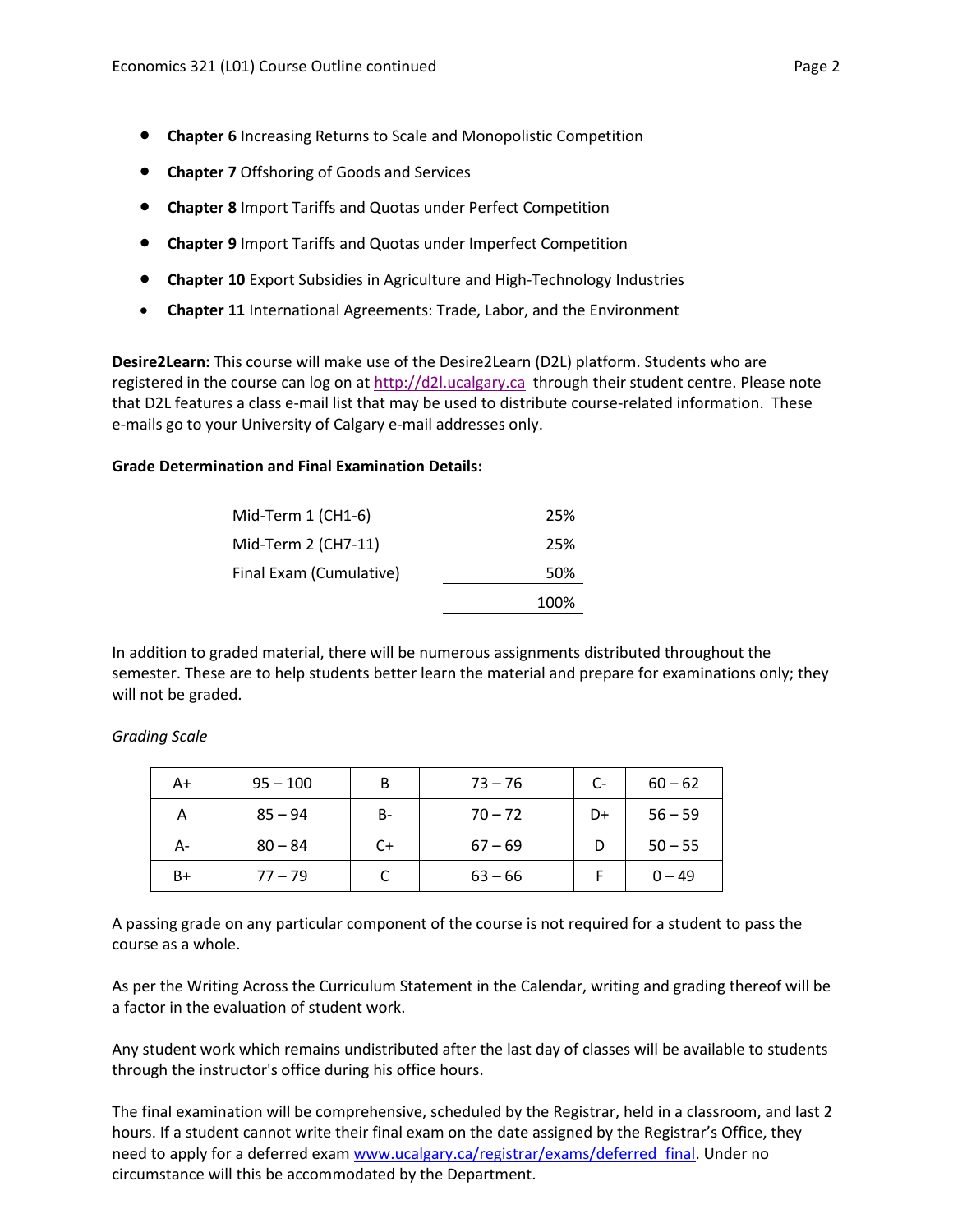Tests and exams may involve multiple choice questions. Non-programmable calculators will be allowed during the writing of tests or final examinations.

The exact date for the in-class midterms will be announced at least one week in advance.

THERE WILL BE NO MAKEUP OR DEFERRED QUIZZES/TESTS/EXAMS under any circumstances, nor may the quizzes/tests/exams be written early. Students unable to write the quizzes/tests/exams because of documented illness, family emergency, religious observance, or university-sanctioned event will have the weight shifted to the final examination; otherwise a grade of zero will be assigned.

### **Reappraisal of Grades and Intellectual Honesty:**

*For reappraisal of graded term work, see Calendar I.2* <http://www.ucalgary.ca/pubs/calendar/current/i-2.html>

*For reappraisal of final grade, see Calendar I.3* <http://www.ucalgary.ca/pubs/calendar/current/i-3.html>

*Statement of Intellectual Dishonesty, see Calendar K.4* <http://www.ucalgary.ca/pubs/calendar/current/k-4.html>

*Plagiarism and Other Academic Misconduct, , see Calendar K.5* <http://www.ucalgary.ca/pubs/calendar/current/k-5.html>

**Academic Accommodation:** Students seeking an accommodation based on disability or medical concerns should contact Student Accessibility Services; SAS will process the request and issue letters of accommodation to instructors. For additional information on support services and accommodations for students with disabilities visit [www.ucalgary.ca/access/.](http://www.ucalgary.ca/access/)

Students who require an accommodation in relation to their coursework based on a protected ground other than disability should communicate this need in writing to their Instructor. The full policy on Student Accommodations is available at [http://www.ucalgary.ca/policies/files/policies/student](http://www.ucalgary.ca/policies/files/policies/student-accommodation-policy.pdf)[accommodation-policy.pdf](http://www.ucalgary.ca/policies/files/policies/student-accommodation-policy.pdf)

**Important Dates:** Please check: [http://www.ucalgary.ca/pubs/calendar/current/academic](http://www.ucalgary.ca/pubs/calendar/current/academic-schedule.html)[schedule.html](http://www.ucalgary.ca/pubs/calendar/current/academic-schedule.html)

#### **Student Organizations:**

Faculty of Arts Students' Association (F.A.S.A.):

Economics Department Representative Office: SS 803, E-mail: [econrep@fasaucalgary.ca](mailto:econrep@fasaucalgary.ca) and Web[: www.fasaucalgary.ca.](http://www.fasaucalgary.ca/)

Society of Undergraduates in Economics: [https://www.ucalgarysue.com/.](https://www.ucalgarysue.com/)

Society of Undergraduates in Economics is a student run organization whose main purpose is to assist undergraduate economics students to succeed both academically and socially at the University of Calgary. Services include access to the exam bank, career partnerships with the Career Centre through hosting industry nights and information sessions, recognizing achievements in teaching, and organizing social events for members. They invite you to join by contacting SUE at [societyofundergradsineconomics@gmail.com.](mailto:societyofundergradsineconomics@gmail.com)